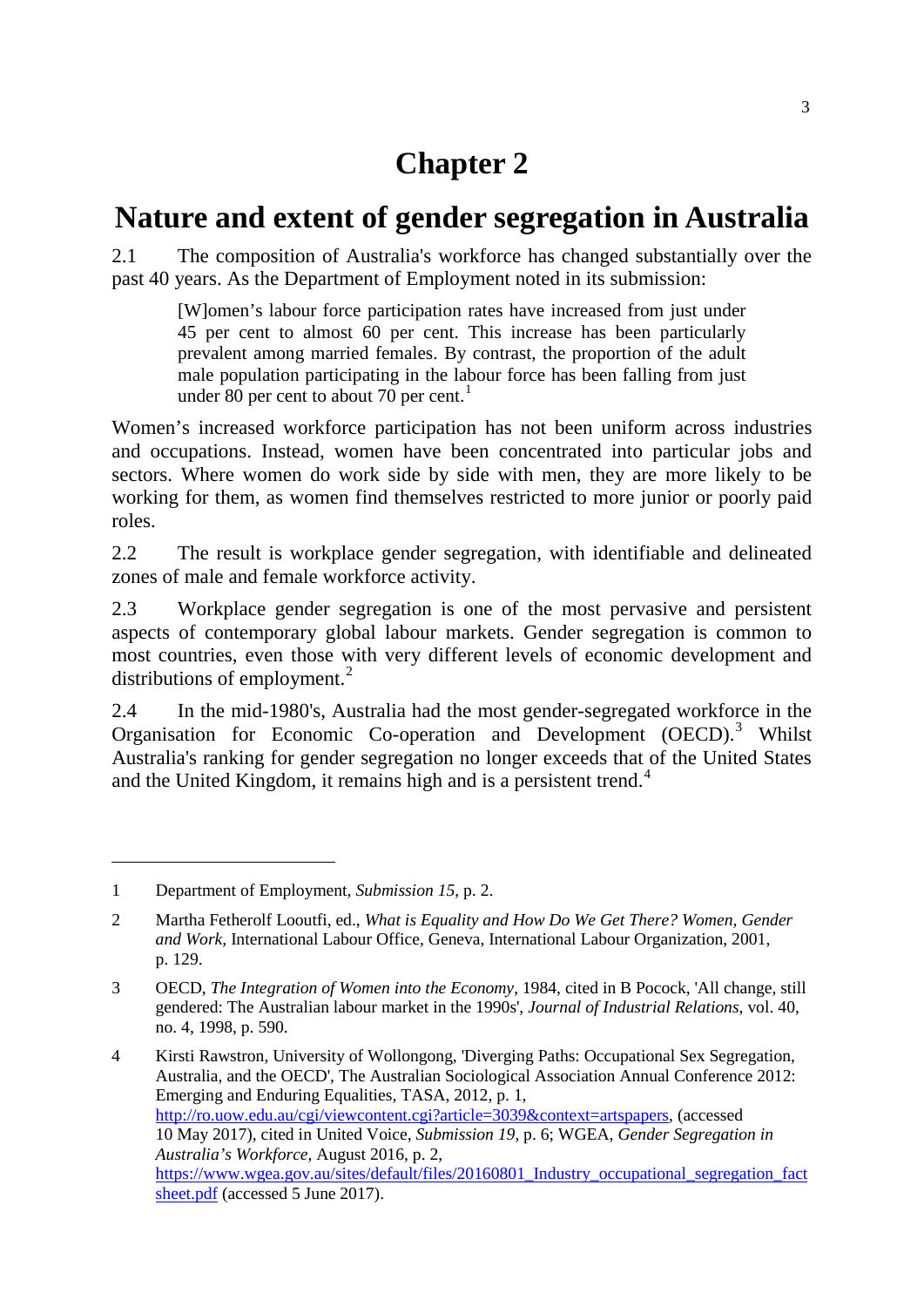2.5 This chapter explores the nature and extent of gender segregation in Australian workplaces.

## **Definition of gender segregation**

2.6 Workplace gender segregation refers to the unequal distribution of women and men in certain occupations or industries, or in organisational hierarchies. It manifests itself in two distinct ways.

2.7 The Workplace Gender Equality Agency (WGEA) defines these dimensions as:

(Horizontal segregation is) under- or over-representation of women and men in certain occupations or industries.

(Vertical segregation is) the imbalance between women and men in leadership categories (occupational hierarchies)… men dominate leadership categories while women are concentrated in non-management roles. [5](#page-1-0)

## **Horizontal segregation in Australia**

2.8 Horizontal gender segregation is deeply entrenched in the Australian labour market, despite advances in female educational attainment, workforce participation and legislation prohibiting discriminatory behaviours.<sup>[6](#page-1-1)</sup>

2.9 Horizontal segregation is more resistant to change than vertical segregation because it plays to our basic understandings of gender roles. Nurses and teachers are often pictured as women, whereas doctors and lawyers are often assumed to be men; these are visual examples of how highly engrained horizontal segregation is in our society.<sup>[7](#page-1-2)</sup>

2.10 In 2015–16, six in 10 Australian employees worked in an industry which is dominated by one gender. To put it another way, 60 per cent of Australian workers don't know what it is like to work in an industry with balanced gender representation.

2.11 WGEA data in Figure 2.1 below shows that, between 1995 and 2015, there have been some positive signs in certain industries, but there is no pattern of desegregation in Australia across industries. Gender segregation remains a significant feature. The WGEA data found that:

- women are increasingly concentrated in two industries: Health Care and Social Assistance, and Education and Training;
- the proportion of women in male-dominated industries, including Electricity, Gas, Water and Waste Services, and Transport increased; and

-

4

<span id="page-1-0"></span><sup>5</sup> WGEA, *Submission 22*, p. 6.

<span id="page-1-1"></span><sup>6</sup> BCEC, *Submission 39*, p. 22.

<span id="page-1-2"></span><sup>7</sup> Addison Hanne, *Feminist Economics,* WFS Publishing, 2015, p. 74.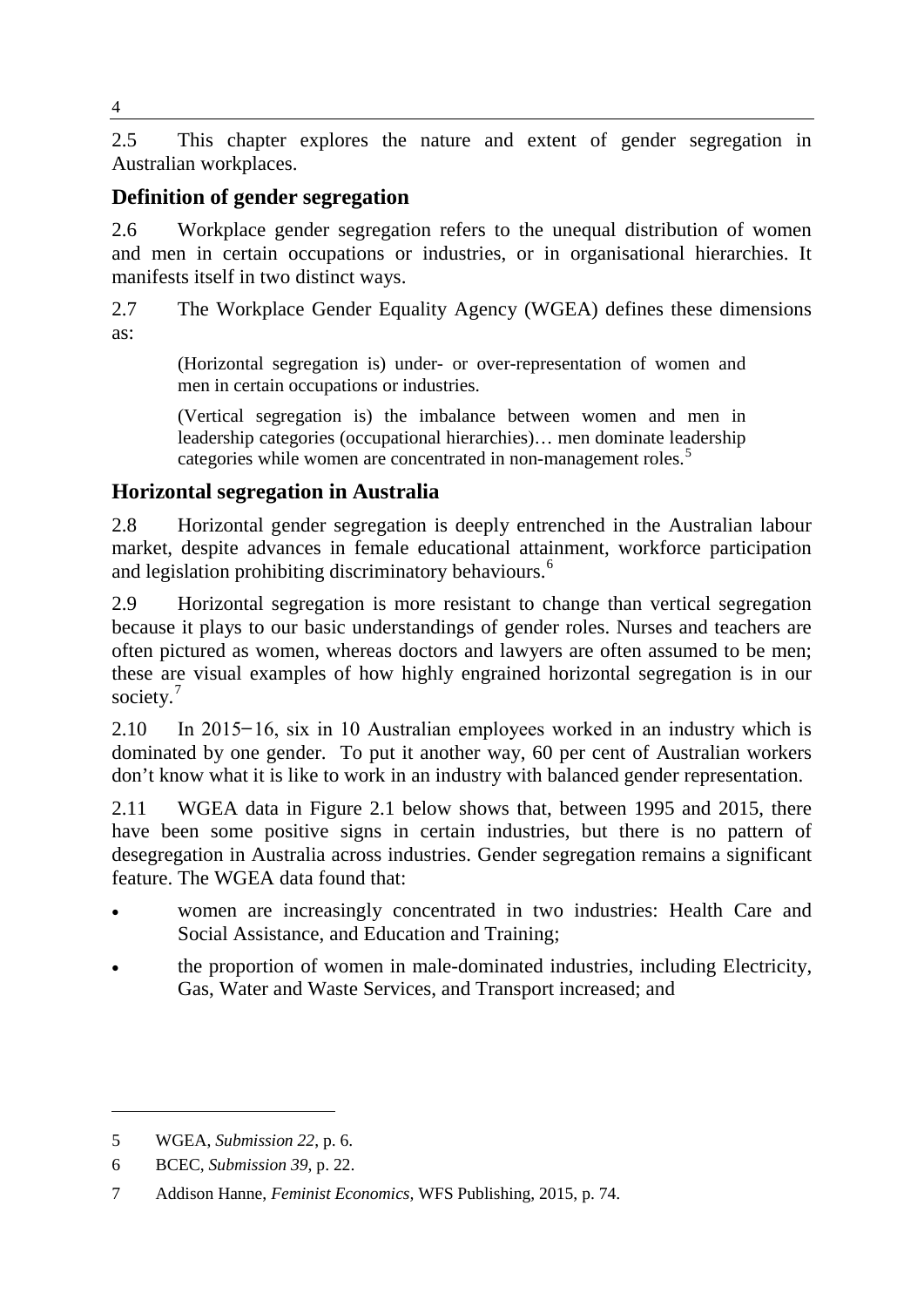• among the mixed industries, Public Administration and Safety, Rental, Hiring and Real Estate Services, and Information Media and Telecommunications in particular have become gender balanced.[8](#page-2-0)

| Figure 2.1—Proportion of female employees by industry, 1995 and 2015 |  |  |  |
|----------------------------------------------------------------------|--|--|--|
|----------------------------------------------------------------------|--|--|--|

| <b>Industry</b>                                                | <b>Female</b><br>employees.<br>1995<br>(%) | <b>Female</b><br>employees,<br>2015<br>(%) | <b>Female</b><br>employees.<br>difference<br>$(\mathsf{p} \mathsf{p})$ | <b>Gender dominance</b><br>(2015) |
|----------------------------------------------------------------|--------------------------------------------|--------------------------------------------|------------------------------------------------------------------------|-----------------------------------|
| ♧<br><b>Health Care and Social Assistance</b>                  | 76.4                                       | 79.2                                       | 28                                                                     | Female-dominated                  |
| <b>Education and Training</b>                                  | 65.4                                       | 70.6                                       | 5.2                                                                    | Female-dominated                  |
| <b>Retail Trade</b>                                            | 54.1                                       | 54.5                                       | 0.3                                                                    | <b>Mixed</b>                      |
| <b>Accommodation and Food</b><br>101<br><b>Services</b>        | 54.7                                       | 53.9                                       | $-0.7$                                                                 | Mixed                             |
| $\boxed{3}$<br><b>Financial and Insurance Services</b>         | 58.1                                       | 51.1                                       | $-7.1$                                                                 | Mixed                             |
| Rental, Hiring and Real Estate<br><b>Services</b>              | 45.7                                       | 50.1                                       | 4.4                                                                    | Mixed                             |
| <b>Administrative and Support</b><br><b>Services</b>           | 54.1                                       | 49.2                                       | $-4.8$                                                                 | Mixed                             |
| 図<br><b>Public Administration and Safety</b>                   | 39.8                                       | 49.1                                       | 9.3                                                                    | Mixed                             |
| <b>Arts and Recreation Services</b>                            | 48.8                                       | 46.1                                       | $-2.7$                                                                 | Mixed                             |
| <b>Information Media and</b><br><b>Telecommunications</b>      | 39.7                                       | 44.5                                       | 4.8                                                                    | <b>Mixed</b>                      |
| Ĥ<br><b>Other Services</b>                                     | 39.5                                       | 41.4                                       | 2.0                                                                    | Mixed                             |
| Professional, Scientific and<br>В<br><b>Technical Services</b> | 43.5                                       | 404                                        | $-3.1$                                                                 | Mixed                             |
| ΔΩ<br>Agriculture, Forestry and Fishing                        | 31.9                                       | 33.7                                       | 1.7                                                                    | Male-dominated                    |
| И<br><b>Wholesale Trade</b>                                    | 32.0                                       | 31.1                                       | $-0.9$                                                                 | Male-dominated                    |
| €<br>Manufacturing                                             | 26.3                                       | 27.9                                       | 1.6                                                                    | Male-dominated                    |
| <b>Transport, Postal and</b><br>Warehousing                    | 20.6                                       | 23.4                                       | 2.8                                                                    | Male-dominated                    |
| Electricity, Gas, Water and Waste<br><b>Services</b>           | 15.5                                       | 20.8                                       | 5.3                                                                    | Male-dominated                    |
| <b>Mining</b>                                                  | 120                                        | 12.9                                       | 0.9                                                                    | Male-dominated                    |
| Construction                                                   | 14.8                                       | 12.0                                       | $-2.8$                                                                 | Male-dominated                    |

Source: WGEA, *Gender Segregation in Australia's Workforce*, August 2016, p. 5.

2.12 In occupational segregation WGEA data shows that there has been little change over the last two decades. Between 1995 and 2015, occupational gender segregation remained consistent, as illustrated in Figure 2.2:

<span id="page-2-0"></span><sup>8</sup> WGEA, *Submission 22*, p. 7.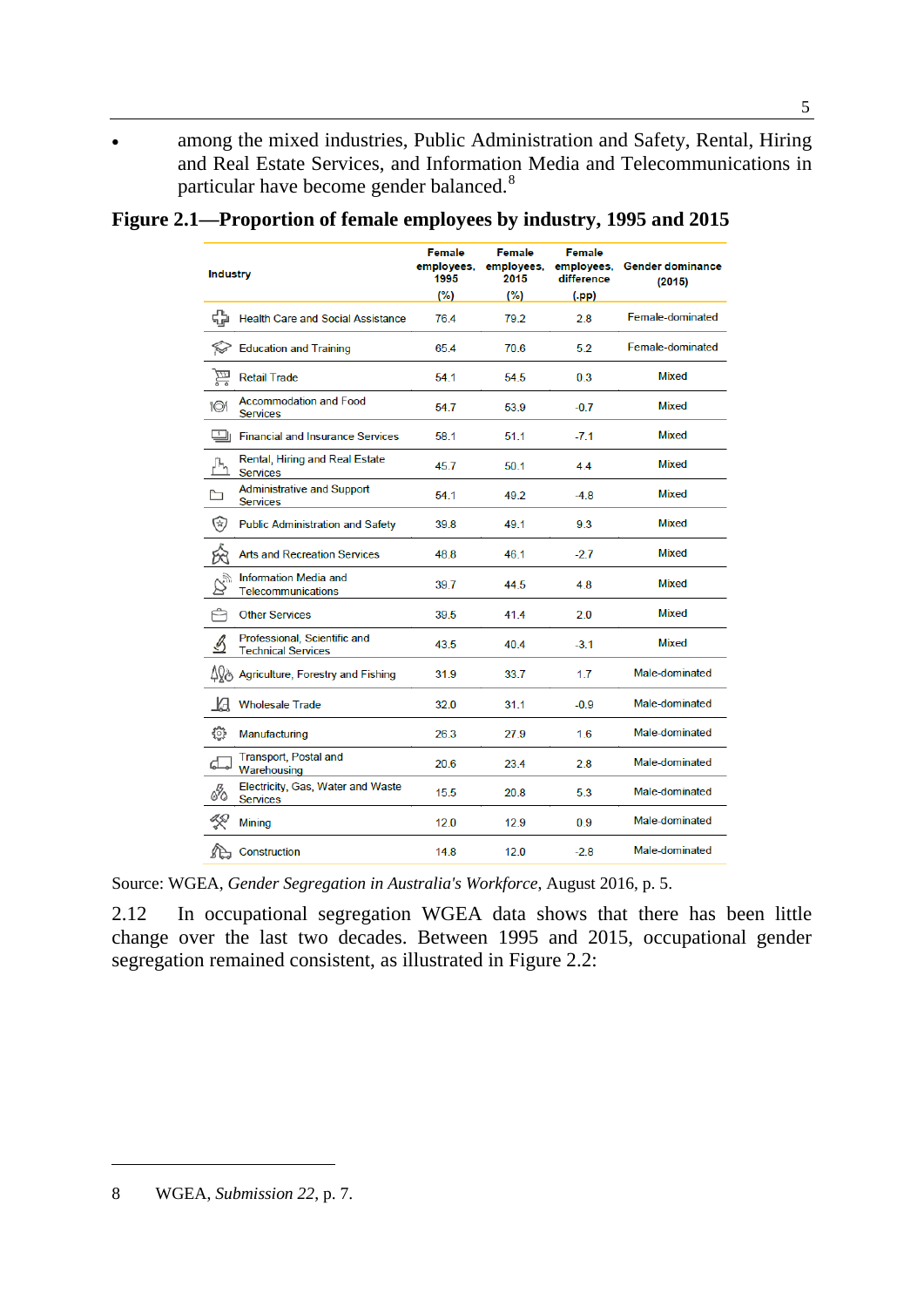| Occupation                                              | Female<br>employees,<br>1995<br>(%) | Female<br>employees,<br>2015<br>(%) | Female<br>employees,<br>difference<br>(.pp) | Gender<br>dominance (2015) |
|---------------------------------------------------------|-------------------------------------|-------------------------------------|---------------------------------------------|----------------------------|
| <b>Clerical and Administrative</b><br>Workers           | 76.0                                | 74.3                                | $-1.7$                                      | Female-dominated           |
| <b>Community and Personal Service</b><br><b>Workers</b> | 66.2                                | 68.2                                | 2.0                                         | Female-dominated           |
| <b>Sales Workers</b>                                    | 59.0                                | 59.1                                | 0.1                                         | Mixed                      |
| Professionals                                           | 47.1                                | 54.6                                | 7.5                                         | Mixed                      |
| Managers                                                | 30.1                                | 37.1                                | 7.0                                         | Male-dominated             |
| Labourers                                               | 36.9                                | 33.6                                | $-3.3$                                      | Male-dominated             |
| <b>Technicians and Trades Workers</b>                   | 12.4                                | 14.7                                | 2.3                                         | Male-dominated             |
| <b>Machinery Operators and Drivers</b>                  | 14.1                                | 9.2                                 | $-4.9$                                      | Male-dominated             |
| <b>Total employees</b>                                  | 43.1                                | 46.0                                | 2.9                                         | <b>Mixed</b>               |

#### **Figure 2.2—Proportion of female employees by occupation, 1995 and 2015**

Source: Australian Bureau of Statistics, *Labour Force, Australia, detailed, quarterly*, May 2016, cat. No.  $6291.0.55.003.<sup>9</sup>$  $6291.0.55.003.<sup>9</sup>$  $6291.0.55.003.<sup>9</sup>$ 

2.13 Analysis by Work + Family Policy Roundtable (W+FPR) showed that, between 2006 and 2011, there was no substantial change in the feminisation rate of the largest 20 occupational groups (comprising about 50 per cent of all employees).

2.14 These horizontal segregation trends are consistent with international data. The International Monetary Fund (IMF) notes that women continue to be highly overrepresented in clerical, service, and professional occupations, while men tend to be over-represented in craft, operator, and labourer jobs.<sup>[10](#page-3-1)</sup> The IMF notes that this was particularly prevalent across OECD countries:

Across the OECD membership, female employment is concentrated in the services sector, which accounts for 80 percent of employed women, compared to 60 percent for men. Within this sector, women fill a disproportionally high share of occupations in health and community services, followed by education. $^{11}$  $^{11}$  $^{11}$ 

<span id="page-3-0"></span><sup>9</sup> Data is based on May as the reference period. Occupations are ranked from the largest proportion of female employees to smallest.

<span id="page-3-1"></span><sup>10</sup> Katrin Elborgh-Woytek et al, *Women, Work and the Economy: Macroeconomic Gains from Gender Equity*, IMF Staff Discussion Note, SDN/13/10, September 2013, p. 6, <https://www.imf.org/external/pubs/ft/sdn/2013/sdn1310.pdf> (accessed 5 June 2017) ; See also Catalyst, *Women in Male-Dominated Industries and Occupations,* 20 October 2015, [http://www.catalyst.org/knowledge/women-male-dominated-industries-and-occupations,](http://www.catalyst.org/knowledge/women-male-dominated-industries-and-occupations) (accessed 15 December 2016).

<span id="page-3-2"></span><sup>11</sup> Elborgh-Woytek et al, *Women, Work and the Economy*, p. 6.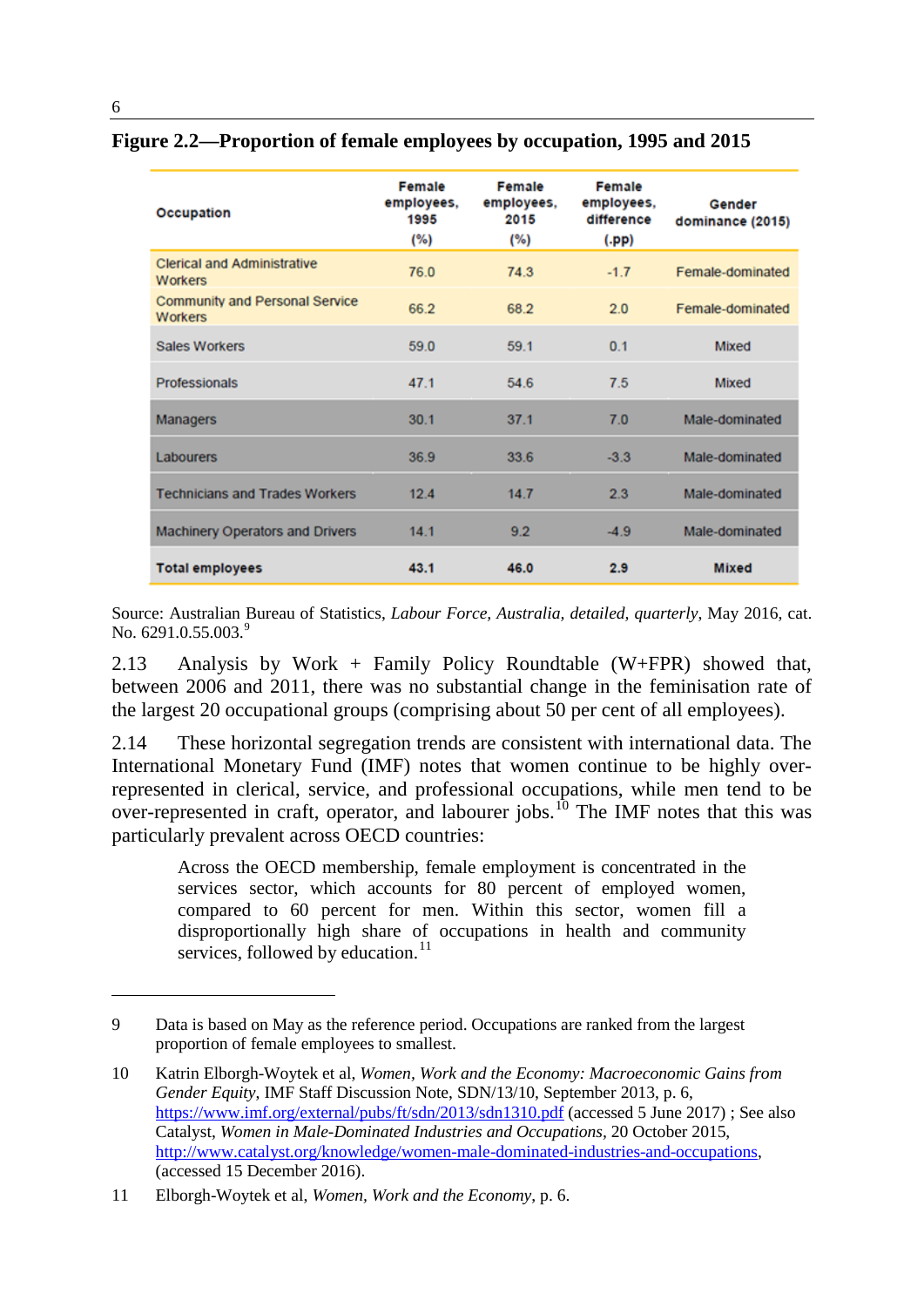2.15 The International Labour Organisation's (ILO's) report, *Women at Work: Trends 2016*, shows that women tend to be over-represented in the lowest paid occupations across both developed and developing nations (see Figure 2.3 below):

Globally but in particular in developed countries, women are highly represented in "Clerical, service and sales" occupations—where they even outnumber men—and "Elementary occupations". Both are typically associated with part-time employment and low pay jobs.<sup>[12](#page-4-0)</sup>



**Figure 2.3—Occupational segregation, 142 countries (latest year available)**

Source: International Labour Organisation, *Women at Work: Trends 2016*, Geneva, 2016, Figure III, p. xiv.

2.16 The ILO reported that there has been no 'substantial decrease in occupational segregation'.<sup>[13](#page-4-1)</sup> Researcher Dr Kirsti Rawstron, supported this finding and noted that, when comparing occupational gender segregation of OECD nations from 1984–2010:

Overall, no single pattern of changing levels of sex segregation is visible for all OECD countries. While some countries have shown a decrease in the levels of sex segregation (whether significant or not), others have shown an increase. What has emerged is a tendency for those countries with already low levels of sex segregation to have displayed decreasing sex segregation since 2000, while those with high levels of sex segregation have generally shown an increasing trend.<sup>[14](#page-4-2)</sup>

### **Vertical segregation in Australia**

2.17 Vertical segregation primarily describes the under-representation of women in senior positions. Data collected by WGEA indicates that the representation of women steadily declines with seniority so that most senior levels of management are heavily

<span id="page-4-0"></span><sup>12</sup> ILO, *Women at Work: Trends 2016*, ILO, Geneva, 2016, p. 25.

<span id="page-4-1"></span><sup>13</sup> ILO, *Women at Work*, p. 26.

<span id="page-4-2"></span><sup>14</sup> Rawstron, 'Diverging Paths', p. 1.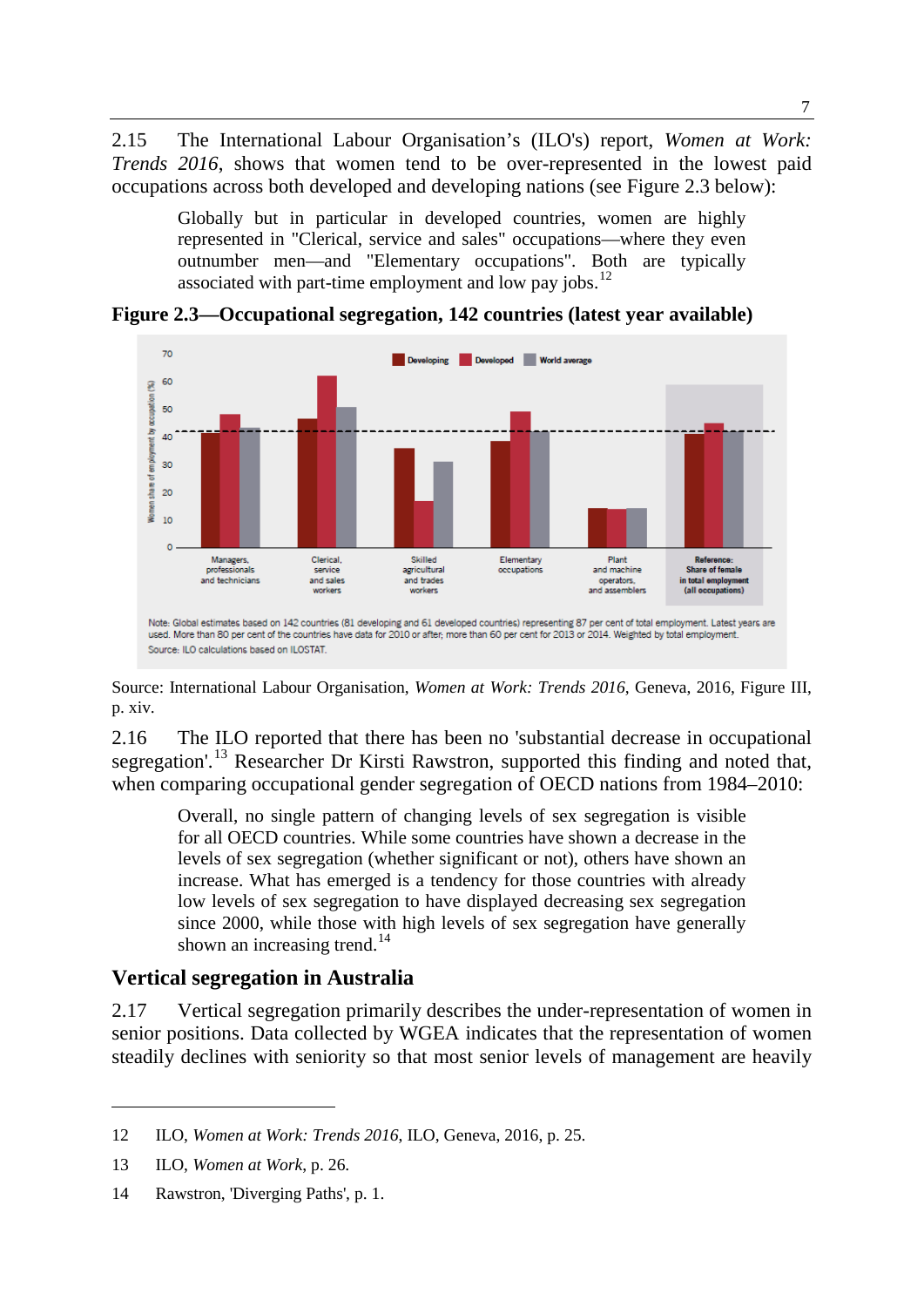male-dominated. This means that men dominate the senior levels of the occupation hierarchies across all industry groupings.<sup>[15](#page-5-0)</sup>

2.18 WGEA data for  $2015 - 16$  shows the proportion and number of female Key Management Personnel (KMPs) and Chief Executive Officers (CEOs) in non-public sector reporting organisations with 100 or more employees (see Figure 2.4 below):

|                  | Female      | Female      | Female      | Female      |  |
|------------------|-------------|-------------|-------------|-------------|--|
|                  | <b>CEOS</b> | <b>KMPs</b> | <b>CEOs</b> | <b>KMPs</b> |  |
|                  | (%)         | (%)         | (No.)       | (No.)       |  |
| Female-dominated | 31.8        | 44.8        | 609         | 3,227       |  |
| Mixed            | 10.8        | 27.0        | 131         | 1,729       |  |
| Male-dominated   | 5.3         | 16.3        | 110         | 1,442       |  |
| Overall          | 16.3        | 28.5        | 850         | 6,398       |  |

Figure 2.4—Proportion of female KMPs and CEOs, WGEA data, 2015–16

Source: WGEA, Agency reporting data.

2.19 There is a clear relationship between horizontal and vertical segregation. Research by Leanin.org and McKinsey & Company found that most CEOs are promoted from line or operational roles rather than staff roles such as Human Resources or Administration. Women are more likely to hold staff roles, and this study found that their chances of being promoted to senior positions were significantly reduced as a result. In the 2015 research, 90 per cent of CEOs were hired and promoted from line roles, and 100 per cent of those were men.<sup>[16](#page-5-1)</sup>

2.20 Findings by Bankwest Curtin Economics Centre (BCEC) show a linear relationship between growth in the proportion of women in leadership positions, and a decline in the gender pay gap. $17$ 

2.21 Although in practice very few individuals are appointed to executive positions, vertical segregation at very senior levels can have an impact on the welfare of larger groups of women. Companies with few female executives had a higher pay gap than those with an equal share of women and men. Conversely, those that increased the share of female executives reduced their pay gap by up to three percentage points:

The strength of association between pay equity and women in leadership could reflect more the cultures and attitudes towards gender diversity

<span id="page-5-0"></span><sup>15</sup> WGEA, *Submission 22*, p. 9. Also see WGEA, *Gender Segregation in Australia's Workforce,* p. 6.

<span id="page-5-1"></span><sup>16</sup> Leanin.Org and McKinsey & Company, *Women in the Workplace*, 2016, <https://womenintheworkplace.com/> (accessed 27 April 2017); see also WGEA, *Submission 22*, p. 9.

<span id="page-5-2"></span><sup>17</sup> BCEC in association with WGEA, *Gender Equity Insights 2017*, p. 53.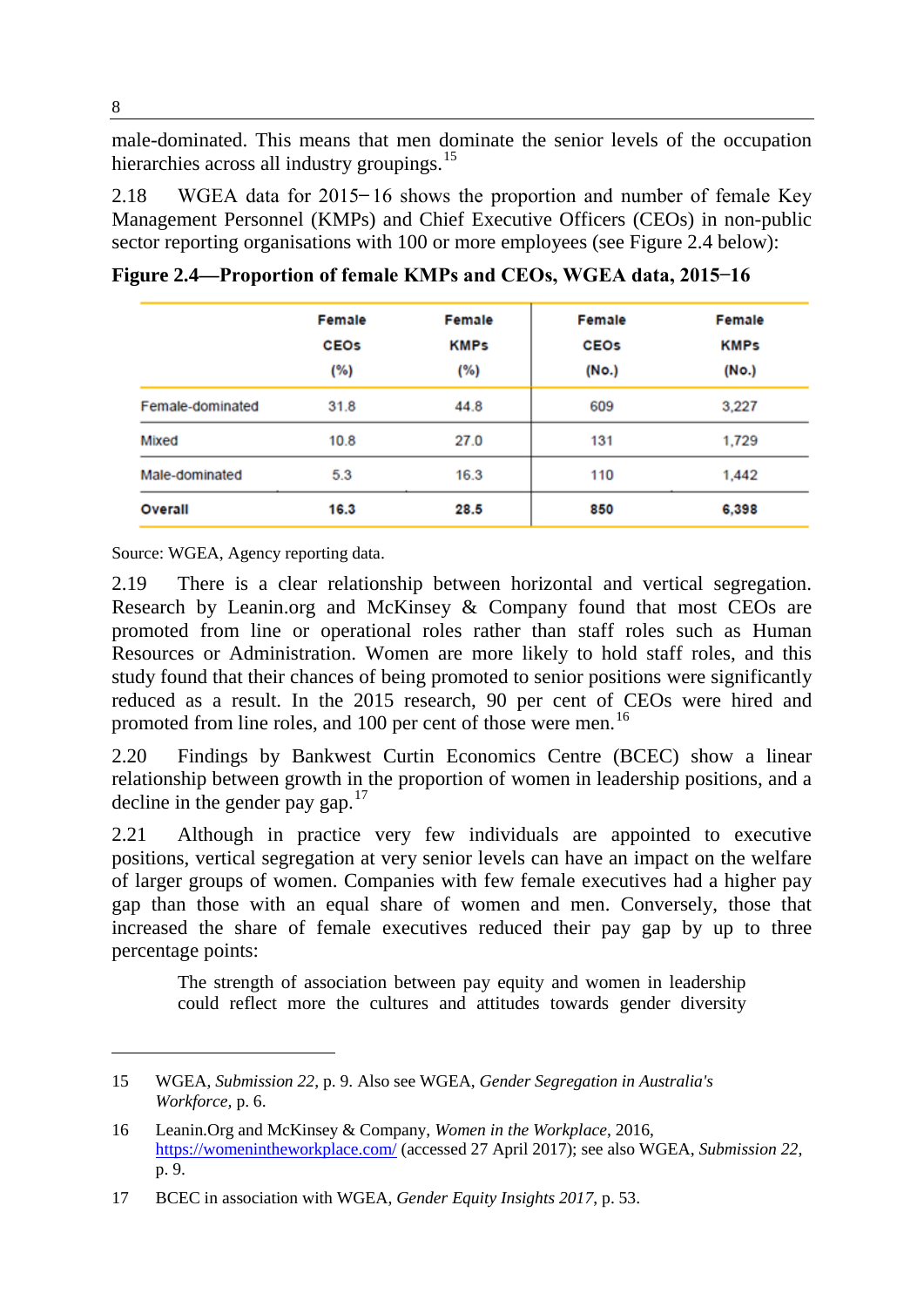embedded within companies—these cultures and attitudes vary according to their industry sector, scale and organizational setting. Companies with a positive attitude to gender diversity are likely to drive equity both in pay and in the progression of women into leadership positions, leading to a strong correlation between the two indicators.<sup>[18](#page-6-0)</sup>

## **Measuring gender segregation**

2.22 The quality and extent of Australia's gender data is widely acknowledged to be amongst the best in the world. Several witnesses testified to the importance of the various datasets available to policymakers, employers and employees in understanding the nature and extent of gender segregation and the pay gap in Australia's workplaces. [19](#page-6-1)

## *Key sources of gender data*

2.23 The Australian Government's WGEA dataset was a key source of data for submissions to this inquiry, providing the basis for analysis of the nature and extent of gender segregation and the pay gap in Australia. BCEC described it as 'unique and world-leading'.<sup>[20](#page-6-2)</sup>

2.24 The *Workplace Gender Equality Act 2012* requires non-public sector employers with 100 or more employees to annually report to the WGEA under six gender equality indicators, generating a standardised performance assessment that enables comparisons across industries and organisation sizes.

2.25 Reporting organisations also indicate whether they have conducted a gender pay gap analysis, and what actions have been taken to address gaps. WGEA provides reporting organisations with customised, confidential benchmark reports enabling employers to track their progress in reducing any gaps and how they compare with other employers.

2.26 The inquiry found that the process of reporting to WGEA can be an illuminating for employers, as it can reveal previously unrecognised gender pay gaps. Women in Super (WiS), for example, noted that some universities were 'extremely shocked' to discover how pay differences had crept into their remuneration packages, even though they had publicised pay scales, as a result of bonuses and other additional benefits negotiated by individual male employees. $21$ 

2.27 WiS noted that their own industry (financial services) has one of the highest gender pay gaps, yet there is little understanding of the nature and extent of the pay gap:

<span id="page-6-0"></span><sup>18</sup> BCEC, *Submission 39*, pp. 20–21.

<span id="page-6-1"></span><sup>19</sup> See for example, Associate Professor Rebecca Cassells, Principal Research Fellow, BCEC, *Proof Hansard*, 26 April 2017, p. 2; Mrs Jill Allen, Research Manager, Australian Federation of Employers and Industries, *Proof Hansard*, 10 April 2017, p. 55.

<span id="page-6-2"></span><sup>20</sup> Associate Professor Rebecca Cassells, Principal Research Fellow, BCEC, *Proof Hansard*, 26 April 2017, p. 2.

<span id="page-6-3"></span><sup>21</sup> Mrs Sandra Buckley, Executive Officer, WiS, *Proof Hansard*, 10 April 2017, p. 48.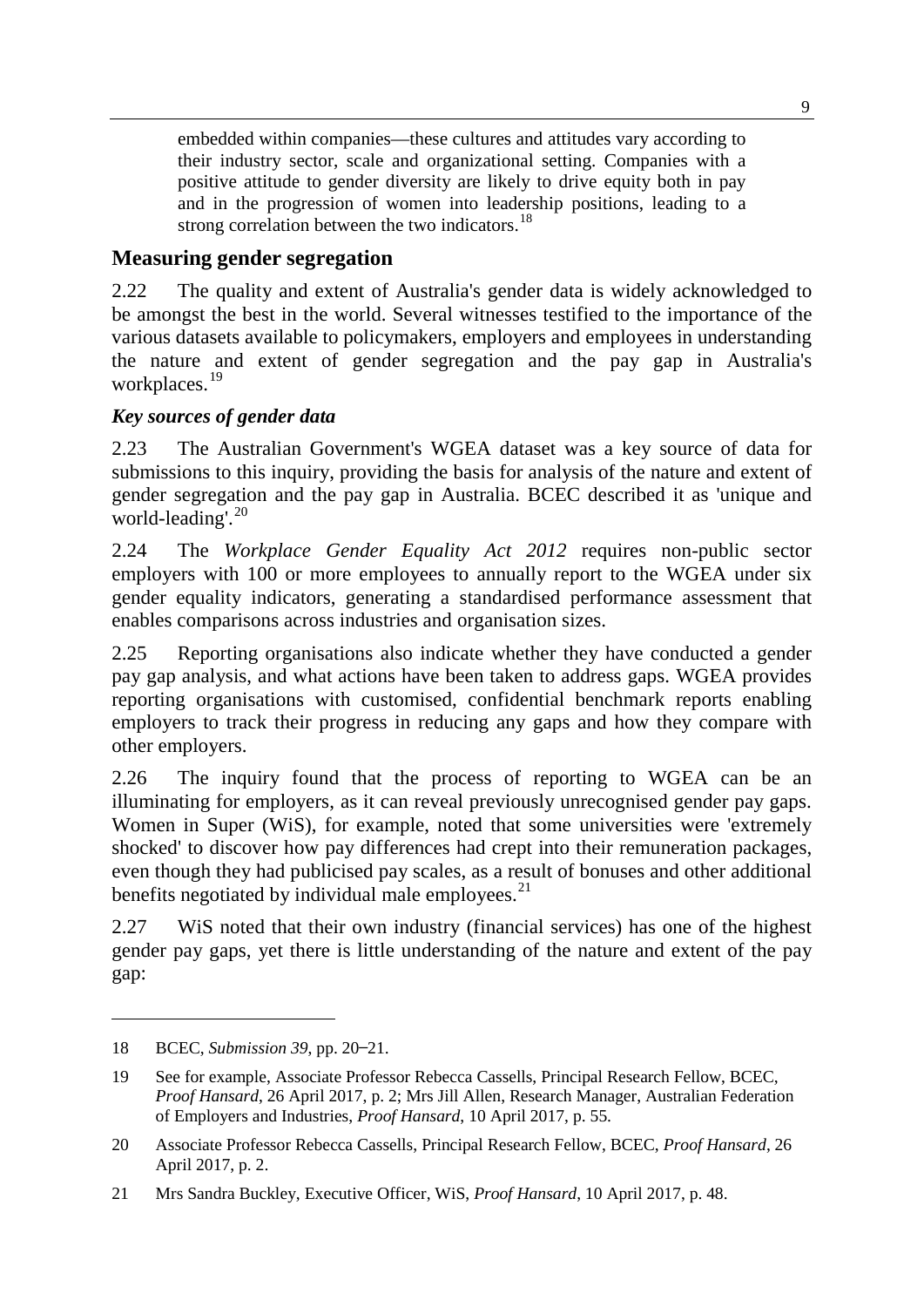You are talking about an industry here that should know its numbers inside out and upside down, yet it still has an extremely high pay gap. We have to collect this data, we have to analyse it and we have to have the discussions.<sup>[22](#page-7-0)</sup>

2.28 BCEC noted that there are several other valuable gender-related datasets available to Australian policymakers, including the Household, Income and Labour Dynamics in Australia (HILDA) Survey conducted by The University of Melbourne, the Australian Bureau of Statistics (ABS) Gender Indicators, and the Australian Census datasets.

2.29 However, it was noted that there is currently a gap in the data sources that 'limits our capacity to really identify all aspects of gender segregation'.<sup>[23](#page-7-1)</sup> BCEC recommended that resources be made available to improve portability between datasets of employer information (such as those collected by WGEA) and employee information (such as those collected by HILDA).<sup>[24](#page-7-2)</sup>

2.30 W+FPR pointed to the need for revisions to current data collection protocols, to allow for increased granularity of occupational categories. It was noted that the standard format in the Australian and New Zealand Standard Classification of Occupations typically groups all professionals together. More finely grained data would enable researchers to 'cut through some of the tiering that occurs within the professional group':

There is a requirement for datasets that take into account a very finely grained occupational detail, so what we would think of as at least threedigit occupational data, and be able to able to meld that successfully with industry segregation as well…this would address some of the contest in the literature concerning the impact of occupational segregation.<sup>[25](#page-7-3)</sup>

2.31 W+FPR noted that, whilst some datasets such as HILDA offer more detail, there is still a need for coherent datasets to work at a more finely grained level and be able to address different types of gender segregation.<sup>[26](#page-7-4)</sup>

2.32 The National Foundation for Australian Women (NFAW) observed that the discontinuation of the Australian Bureau of Statistics Time Use study had created a significant gap in the available datasets relevant to this subject. It was described as:

...a vital record of women's work. It provided accurate data concerning the extent and distribution of unpaid work and its intersection with paid work.<sup>[27](#page-7-5)</sup>

<span id="page-7-5"></span><span id="page-7-0"></span><sup>22</sup> Mrs Sandra Buckley, Executive Officer, WiS, *Proof Hansard*, 10 April 2017, p. 48.

<span id="page-7-1"></span><sup>23</sup> Professor Alan Duncan, Director, BCEC, *Proof Hansard*, 26 April 2017, pp. 4 ̶ 5.

<span id="page-7-2"></span><sup>24</sup> Professor Alan Duncan, Director, BCEC, *Proof Hansard*, 26 April 2017, pp. 4–5; The University of Melbourne, *HILDA Survey*, [http://melbourneinstitute.unimelb.edu.au/hilda;](http://melbourneinstitute.unimelb.edu.au/hilda) ABS, 4125.0 – *Gender Indicators, Australia*, [http://www.abs.gov.au/ausstats/abs@.nsf/mf/4125.0;](http://www.abs.gov.au/ausstats/abs@.nsf/mf/4125.0) (accessed 28 April 2017).

<span id="page-7-3"></span><sup>25</sup> Associate Professor Meg Smith, Member, W+FPR, *Proof Hansard*, 26 April 2017, p. 4.

<span id="page-7-4"></span><sup>26</sup> Associate Professor Meg Smith, Member, W+FPR, *Proof Hansard*, 26 April 2017, p. 4.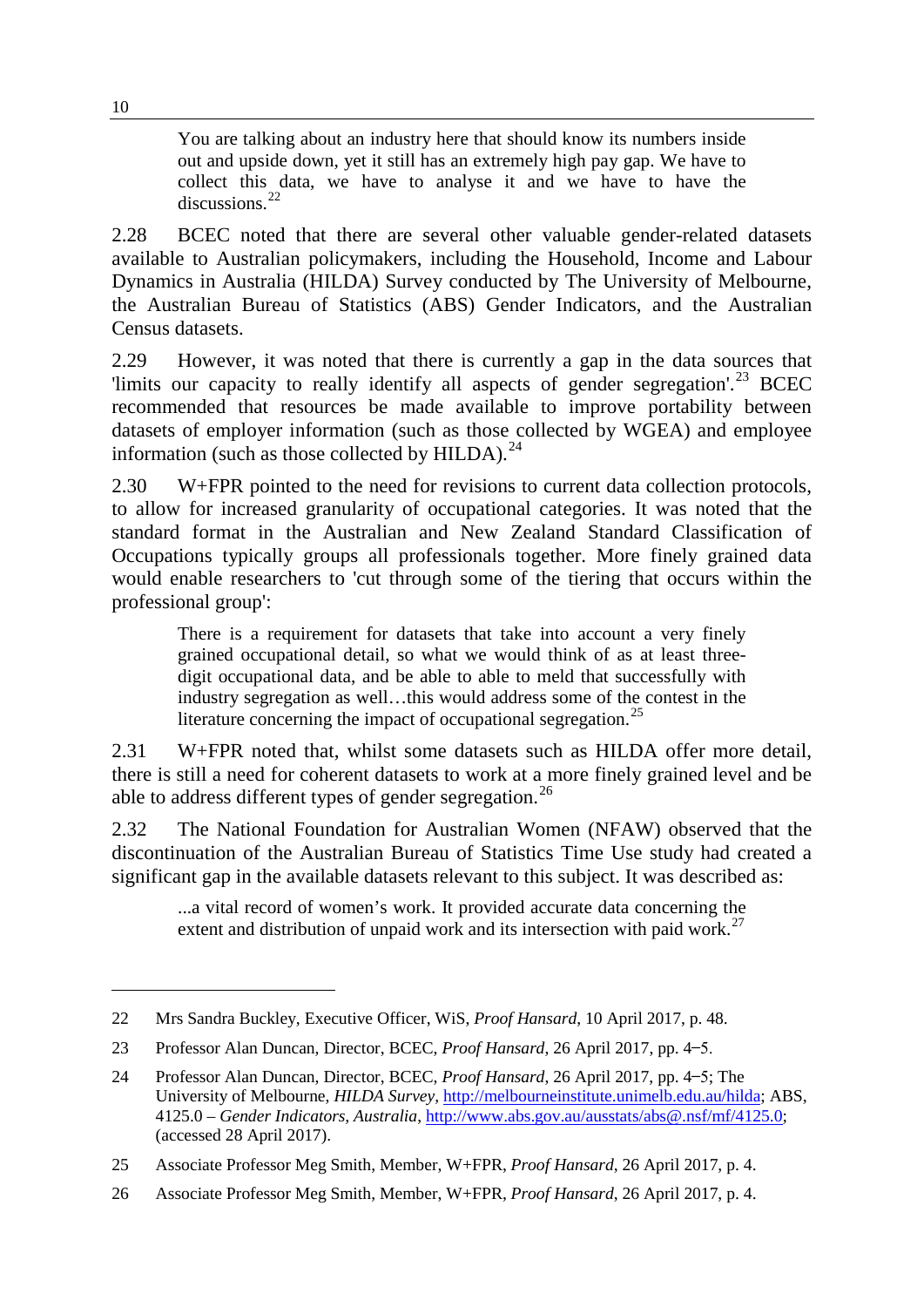2.33 The NFAW recommended that the regular undertaking of the Time Use Survey recommence.<sup>[28](#page-8-0)</sup>

### *Transparency of reported pay gap and segregation information*

2.34 Currently, data reported to WGEA is only published on an anonymous basis, and aggregated and analysed by occupation, industry, seniority and other dimensions. Some witnesses raised the issue of the transparency and accessibility of gender data.

2.35 The United Kingdom recently decided to extend its existing gender data reporting model, to require all employers with 250 or more employees to publish and report figures about their annual gender pay gap, together with a 'supporting narrative' to explain why the gap is present and what the organisation intends to do to close it.<sup>[29](#page-8-1)</sup>

2.36 W+FPR argued that the current WGEA gender equality reporting requirements could be expanded along the lines of the UK model:

Further to the policy measures and in addition to the current annual gender equality reporting to WGEA, we submit that there are advantages in the public reporting of individual employer's gender pay gaps. A scheme could be devised that would allow employers to accompany their gender pay gap data with an explanation of why a gap exists and their action plans to overcome it.  $30$ 

2.37 This view was not shared by all witnesses. Ai Group argued that the current reporting system is working well and that no further increase in the level of mandatory reporting by employers is necessary.[31](#page-8-3)

2.38 At the company level, it was noted that new provisions to achieve transparency of individual remuneration could support gender equity, because pay secrecy obscures the relationship between pay and performance.

2.39 Victorian Women Lawyers recommended removing pay confidentiality clauses from new employment contracts and enterprise agreements.<sup>3</sup>

2.40 Level Medicine recommended introducing pay auditing or disclosure of salaries in organisations employing doctors to draw attention to pay gaps where they exist. [33](#page-8-5)

27 NFAW, *Submission 6*, [p. 9].

- <span id="page-8-1"></span>29 Associate Professor Rebecca Cassells, Principal Research Fellow, BCEC, *Proof Hansard*, 26 April 2017, p. 4; W+FPR, *Submission 33*, p. 23; also see United Kingdom Government, *Gender pay gap reporting: what employers must publish*, 6 March 2017, <https://www.gov.uk/guidance/gender-pay-gap-reporting-what-employers-must-publish> (accessed 28 April 2017).
- <span id="page-8-2"></span>30 Associate Professor Meg Smith, Member, W+FPR, *Proof Hansard*, 26 April 2017, p.2.
- <span id="page-8-3"></span>31 Ai Group, *Submission 11*, p. 7.
- <span id="page-8-4"></span>32 Victorian Women Lawyers, *Submission 29*, [p. 4].
- <span id="page-8-5"></span>33 Level Medicine, *Submission 24*, [p. 8].

<span id="page-8-0"></span><sup>28</sup> NFAW, *Submission 6*, p. 7.